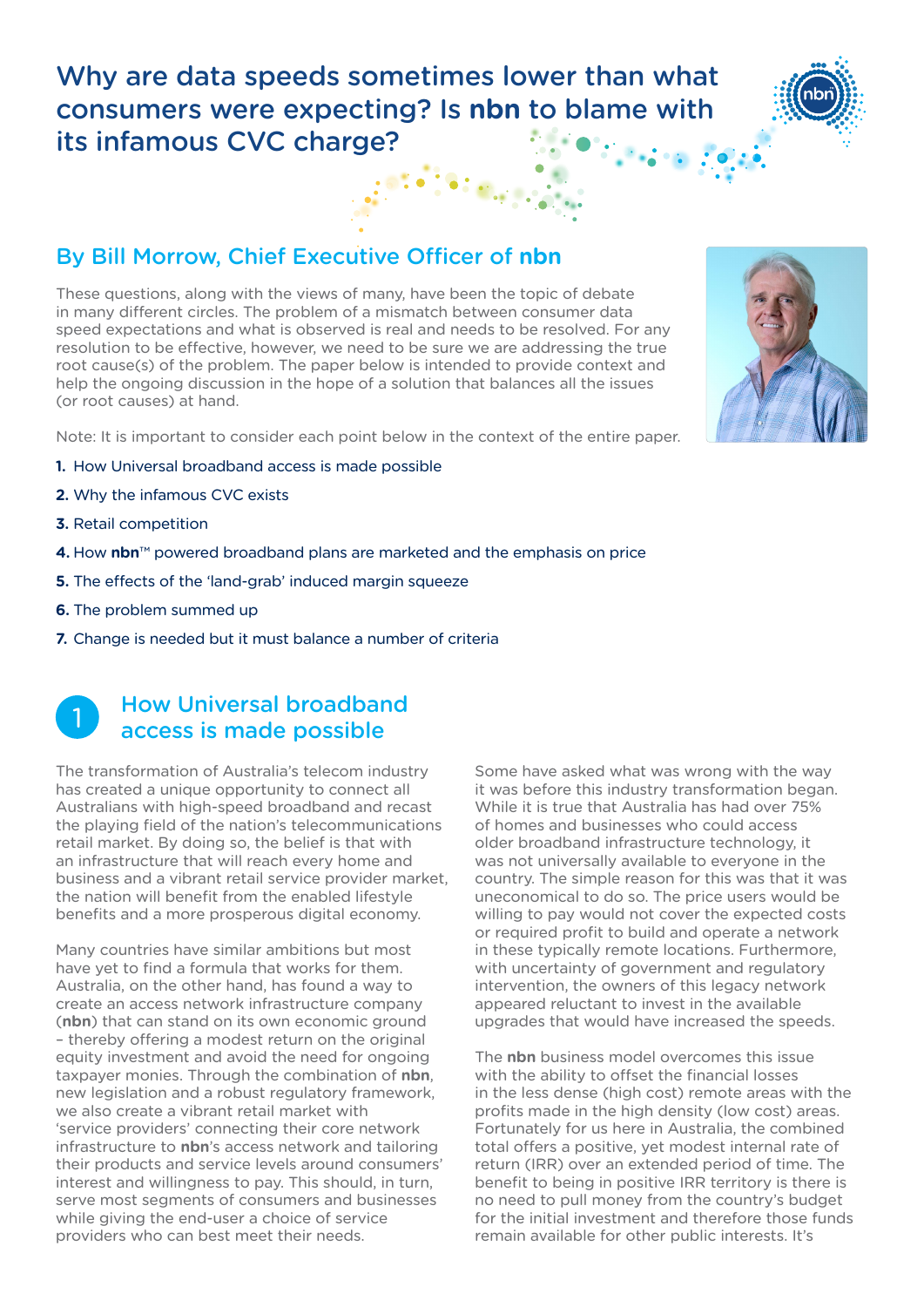

<span id="page-1-0"></span>important to note here most investors would not accept the forecasted low rate of return as it is far lower than other investment options available to them – and hence the reason for government intervention. Governments are able to justify the lower returns as this industry transformation provides secondary and tertiary benefits to the country. From its inception, the **nbn** business model was dependent on an assumed price that consumers would be willing to pay (both now and in the future), an estimated cost to build the network, and an estimate of what it would cost to maintain it.

#### Key takeaway

Universal broadband access is made possible by balancing high profit margins in the low cost areas with the losses in the remote areas to maintain a modest but positive IRR – which in turn allows government budget spending to be allocated to other national interests.



### Why the infamous CVC exists

There are two key expense items that RSPs pay to use **nbn**'s access network: Access Virtual Circuit (AVC) and the Connectivity Virtual Circuit (CVC).

The AVC is a static monthly access fee for each end-user. The AVC charge is determined by the maximum bit rate requested by the RSP. The most common today is 25Mbps down and 5Mbps up and costs the RSP \$27/month. This is offered as a Peak Information Rate (PIR) and not meant to be a Committed Information Rate (CIR).

The amount of CVC charge, on the other hand, will depend on the collective amount of bits, at a given point of time, which an RSP wants to flow between our two networks—this pass-through is at the point of interconnection (POI). Think of this as the thickness of a pipe that determines the maximum amount of water flowing through – which is why the peak time of day is considered when determining how much flow through an RSP needs to adequately serve its customers.

While the amount of CVC purchased limits the total volume of data being passed between the two networks, the more practical impact of not purchasing enough will constrain the observed speed during busy traffic times. As a reminder, the country is effectively divided in to 121 geographical areas and each of these has a designated POI. If an RSP wants to access the homes in a given area, they will need to build or lease a network to get to the relevant POI. As a result, all of their end-users in that area will have their data aggregated by **nbn** and passed through this point of interconnection. How the RSP size their network capacity and the amount of CVC they purchase can affect the quality of their end-user's service at the peak time of day.

Before I go further, it is important to understand that all network carriers design their networks with portions that have multiple end-users sharing the bandwidth or amount of data that could be

sent at a given time. This is commonly defined as the contended part of the network. They do this because it is cost prohibitive to build a direct dedicated pipe between a home and every other location where data is sent to or retrieved from. As more end-users are added, or as the average speed and consumption increases, the network carrier will need to spend more money to add capacity OR accept the speed offered to the enduser will degrade during the busy period of the day. This trade-off has existed since the industry was established and is not specific to **nbn**'s or the RSPs' networks. There are a lot of statistics involved which form the assumptions of what the quality level of access will be at peak times. If RSPs don't dimension their own network with enough capacity, if they don't purchase enough CVC flow through at peak time, or if **nbn** has not dimensioned its network with enough capacity, service will degrade at peak time.

The CVC unit of charge is measured by average bit rate/per end-user – at that POI for that particular CVC. This average does not mean an end-user can't experience faster speeds at peak time, it is only used as a unit of measure. To illustrate this point, if an RSP had a thousand end-users and purchased 1Mbps/user of CVC, the pipe interconnecting the RSP will support a shared Gbps flow through.

The rate we charge the RSPs for CVC has been reduced from \$20 to the current average across the industry of \$14.40 per megabit per second/enduser. It's entirely up to each of the nation's 45 RSPs as to how much of that bandwidth they choose to allocate among their end-users. With the recently introduced pricing scheme, the more CVC the RSP allocates per end user the more their price/unit decreases and can go as low as \$8/Mbps.

If an RSP purchases enough CVC, all end-user's traffic will be able to flow through this POI without compromising the speeds promised by the plan they're on. But buy too little CVC and traffic flowing to an RSP's network during peak time will be slower.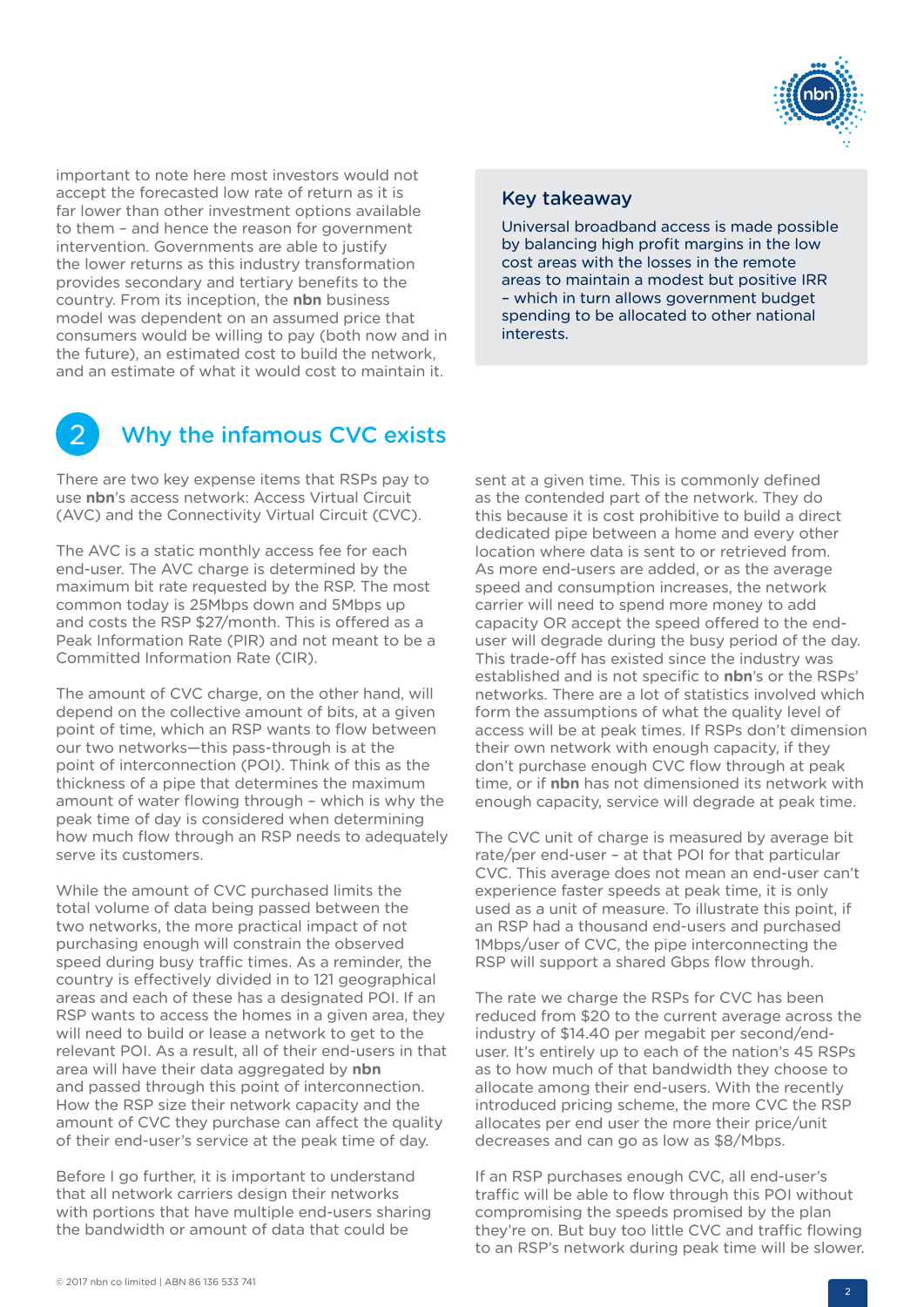

The clichéd analogy of networks being similar to a system of roads is worth repeating. In this example, imagine parts of the access network (built exclusively by **nbn**) as the on- and off-ramps to a shared multi-lane motorway which converges with other multi-lane motorways down the road. These on/off-ramps are the network cables that run from the inside of your home to the HFC cable in the street, or to the node in FTTN, or to the fibre splitter in FTTP. These on/off-ramps are exclusively used by the end-users. It is not until the first stage of convergence occurs that the lanes are shared among others. This multi-lane motorway will carry shared traffic to our exchanges which then further converges on to another multi-lane motorway (with far more lanes) which is part of our transit network. When data passes through the POI, the amount of shared lanes (or CVC) purchased by a given RSP will determine if, or how much congestion their endusers will experience at heavy traffic periods.

The on/off-ramps and shared multi-lane motorways within **nbn**'s portion of the broadband network are built with a finite level of data capacity. When the number of end-users or the average use approaches this limit, **nbn** will make further investments to meet the RSP's demand for more capacity or higher speeds. The CVC is, in part, the mechanism to recover those incremental costs, which should in turn be recovered by the RSPs through higher retail prices for increased speeds and data allowances being provided to their end-users.

Another reason for the pay-more-as-you-use-more CVC model is to keep the price lower in the early stages of this industry transformation, while average consumer usage is/was at its lowest. Even if we reach our planned 70%+ take up rate, **nbn**'s current revenue per user coming from the RSPs will not generate enough total revenue to produce a positive return on the investment made to build the network as it is planned.

The CVC structure and speed tiers allow **nbn** to offer lower prices today and bear the risk of ultimately getting the higher revenues through the growth in consumer consumption. This allows RSPs to avoid having to pay more early on before the full value of a high data consumption demand is realised. **nbn**'s business model relies on the assumption that data consumption will grow, consumers will value it more, and the average revenue per end-user will increase. If this does not hold true, then the cost recovery and modest profit return will be in jeopardy, creating risks to the universal access or needing budget money to offset the losses.

This is why a usage (or flow) based fee, such as CVC, allows lower costs in the beginning and only costing more when end-users consume more.

The CVC – like the cost of marketing, customer service, labour, their own network and others – is just one of many variables that make up the cost base of RSPs when delivering broadband to their customers. To suggest the CVC affects the quality of service would also be saying the cost of every other expense item does the same. It is a conscious decision to save money in this area versus others. To be fair, the RSPs are between a rock and a hard place. Even though the consumer may be willing to pay more, the RSP can't raise their price on like-for-like offerings when other RSPs are setting their price to maintain and/or capture market share rather than make a reasonable profit.

### Key takeaway

The current revenue per end-user will not generate a positive IRR. This was by design to offer more affordable services early on and only when the data demand increased would more revenue be generated. This therefore creates more value (and hence revenue) for **nbn** at a time when more value is given to consumers (and RSPs). This then will move **nbn** to a positive IRR. Furthermore, networks are constructed with shared bandwidth and a finite amount of capacity. As end-users require more data or speed that exceeds this limit, more investment will be needed to expand the network. The CVC charge is a usage based construct that apportions the cost to those who are offering their end-users more – and who therefore have the ability to charge more. It further allows **nbn** to take the risk of assuming higher revenue in the future and allow for lower prices today.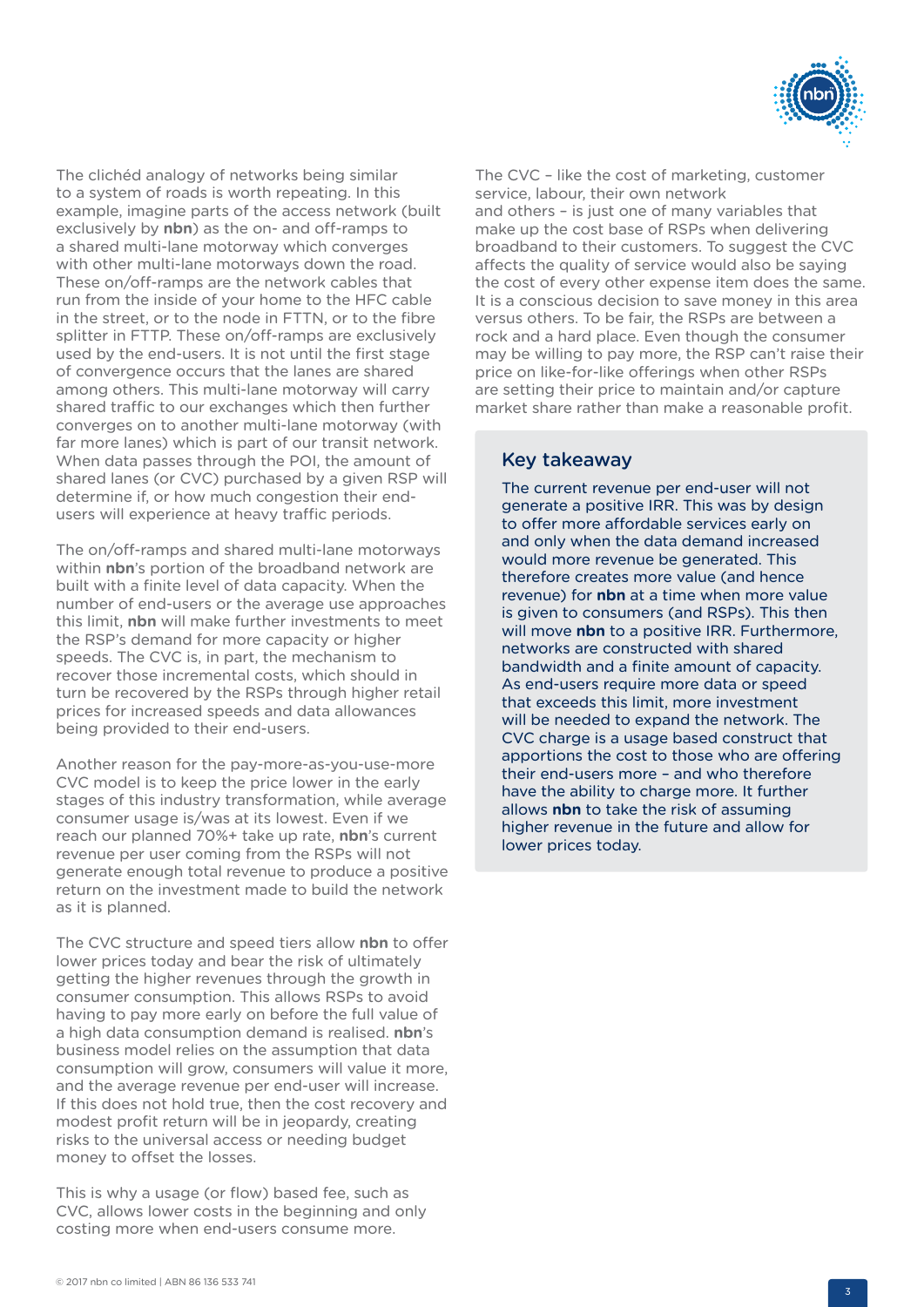

# <span id="page-3-0"></span>3 Retail competition

The industry transformation was designed to promote a robust and vibrant retail market. Considerations were given to how to lower the barrier to entry and to ensure there is a level playing field. The number of POIs an RSP must build out to, is an example of the cost to enter this market. To ensure a level playing field, the regulatory framework involves transparency and non-discriminatory behaviour, including open consultation on products, pricing, and services.

As of today, with half the nation ready for service, there are over 23 active service providers who are directly providing broadband services over their respective networks with a connection to **nbn**'s. Recently, big name brands have entered in to the competition. We've seen Foxtel, Vodafone, and Kogan announce their entry into this retail market. Equally so, challenger brands like MyRepublic and Amaysim have also recently joined in.

These newcomers and all the existing retailers understand what their costs are and the pricing structure and fees associated with accessing and using **nbn**'s access network. What is more difficult to ascertain is how many end-users they will sign up, what the consumer usage behaviour will be, how much the consumer would be willing to pay, and how will their products, services and prices differ from those of the competition. These uncertainties are a familiar part of the telecom industry.

#### Key takeaway

The design of this industry transformation intended there to be competition at the retail and service provider level. Retailers know exactly what the price of **nbn** services are and have entered the market knowing this. The unpredictable nature of future consumer usage versus what the consumer will be willing to pay for it creates a financial risk that is inherent in every telecom company.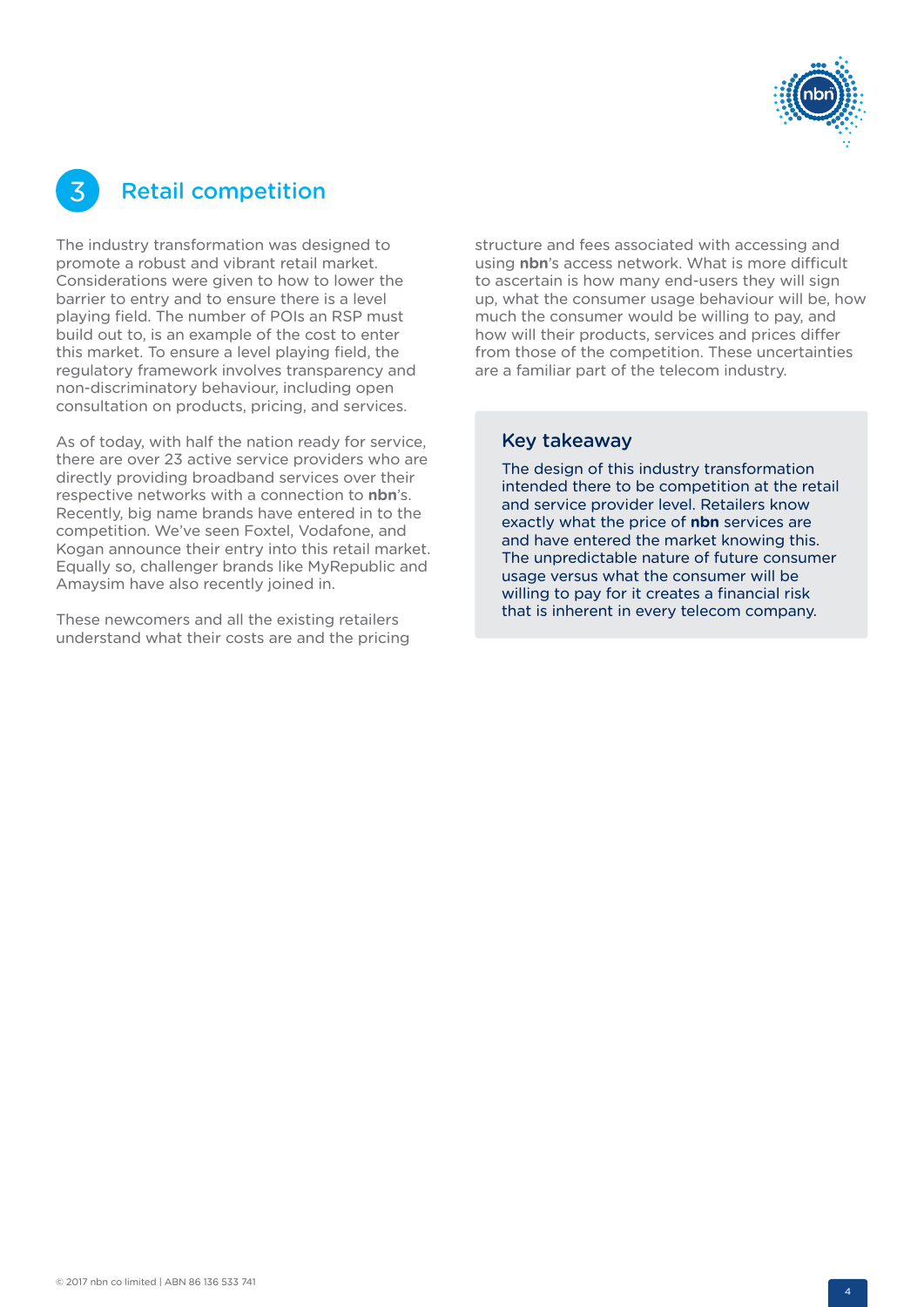

#### <span id="page-4-0"></span>How **nbn**™ powered plans are marketed and the emphasis on price  $\Delta$

The prices on offer in a heavily competitive market do not necessarily reflect what consumers are willing to pay. There is a temporary 'land grab' phenomena now underway with the retailers. As **nbn** releases over a hundred thousand new homes each week for the retailers to sell in to, there is aggressive pricing behaviour designed to maintain and/or increase their retail market share.

To date, with a few exceptions, the primary marketing strategy is focused on price with little mention of data speed or quality during the peak of the day. The grab for market share means there is more competition on price, rather than quality, as the primary selling point.

These are clear signs of a price war. Historically, Telstra is the price setter. Over the last six months, they have reduced their retail price by over 20% on our most popular plan. As a result, we have seen their market share jump over 2 percentage points to now be over 50% from 12 months ago. Others have had to follow on price reductions to remain competitive. We see examples of a headline price for "**nbn**™ super-fast broadband" but in fact it is a 12Mbps down with a 1Mbps up. If a consumer has transitioned from ADSL and getting the national ADSL speed average of 9Mbps, they will observe

hardly any difference on **nbn**'s access network, yet their expectation was far higher given the wellknown cost of a \$49 billion super-fast network. Some RSPs are advertising broadband plans for as low as \$29. When you consider the minimum AVC cost them \$24 for a 12/1 speed and they have to apportion a cost of the CVC charge, every expense must be as low as possible to make any kind of profit, if at all. It would appear that while our industry is making this massive transition to a new network and market structure, market share gains are higher priority than profit margin or quality of service, despite end-users willing to pay more for better broadband.

#### Key takeaway

We have a land-grab environment where retail prices are lower than what consumers are willing to pay. The large number of competitors going after the same customer has driven price to be the key attraction and seldom do you see any clarity around speed options or quality during the peak time of day.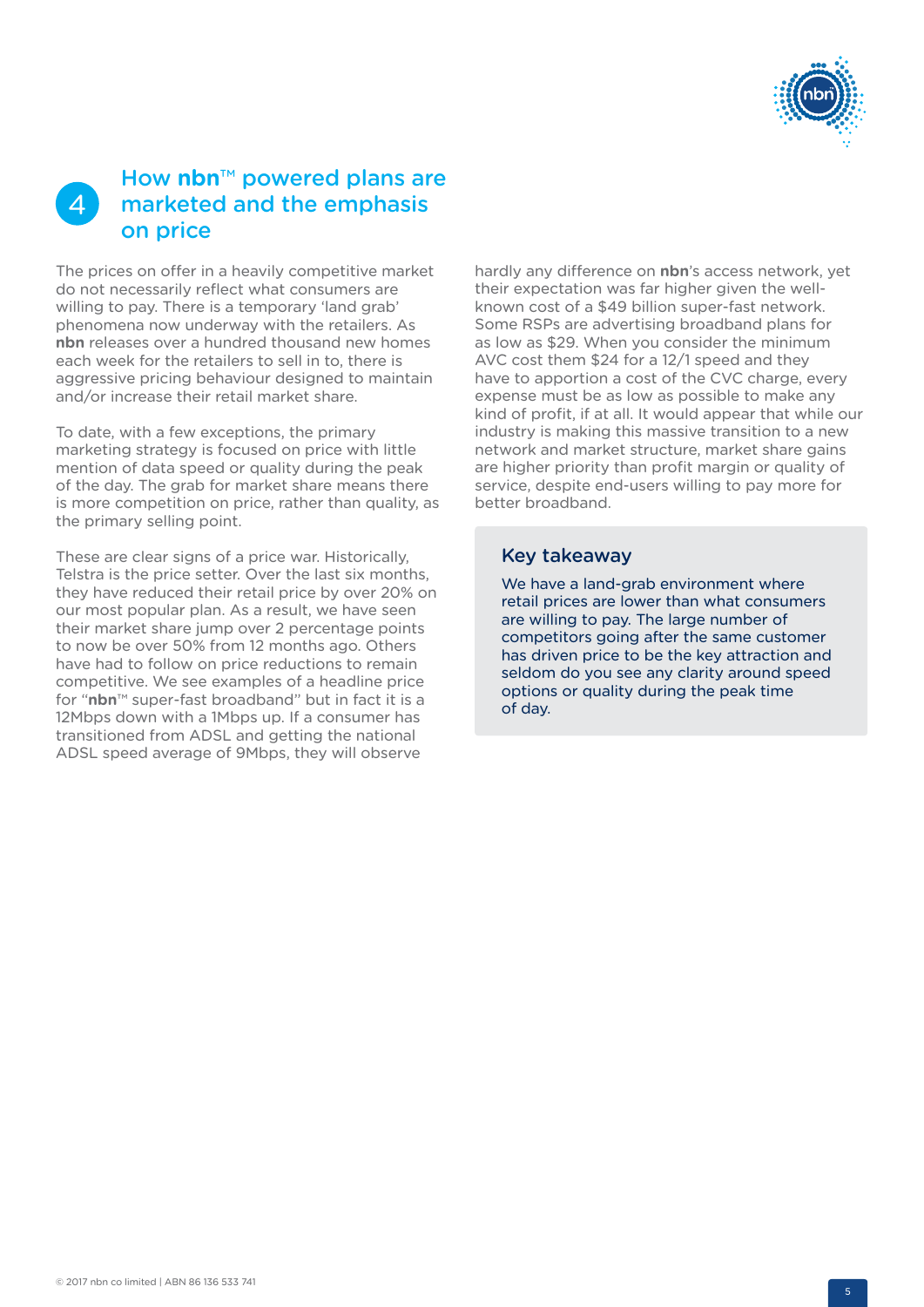

## <span id="page-5-0"></span>The effects of the 'land-grab' **b** The effects of the 'land-g<br>induced margin squeeze

If an RSP doesn't price their product high enough to recover their costs, they may be forced to cut corners that could affect the quality of the services being offered. If an RSP isn't purchasing enough CVC capacity to offer the quality expected, that is a conscious choice to do so.

Studies have shown, however, that consumers are willing to pay more for quality or a premium service, but need to know what they are paying for and know that it is a fair market price.

Perhaps the reason why retail prices are not higher is all to do with the classic competitive price war phenomenon. There are a few market theories that suggest this will resolve itself in a self-regulated manner. When we consider the size of the economic profit pool associated with Australia's broadband market we know it will have a limit to how many retail competitors it can sustain. The theoretical argument is that too few competitors mean greater profit margins and as long as the barrier to entry is low enough, more competitors will come.

On the other hand, when too many competitors are present, there isn't enough market to share amongst them to earn enough revenue to cover their costs

and make a profit. This usually results in over-the-top price wars where profits turn to losses and the smaller, less efficient companies leave the market. Ultimately we end up with the balance that keeps competition healthy, prices optimal and service levels high.

Of course, we know the regulatory bodies are monitoring this and will use the tools at their disposal to be sure there is an optimal level of competition. The Chair of the ACCC, Rod Sims said in a recent speech that he believes our market can sustain 5 different major broadband providers. In Sydney today, consumers can choose between over 23 direct resellers and over 100 indirect resellers.

#### Key takeaway

While studies show consumers are willing to pay more than they are today if they understand it will give them a higher quality service, the stiff competition and 'land grab' phenomenon are forcing retailers to compete more on price than quality. This is largely the result of an over competitive market.